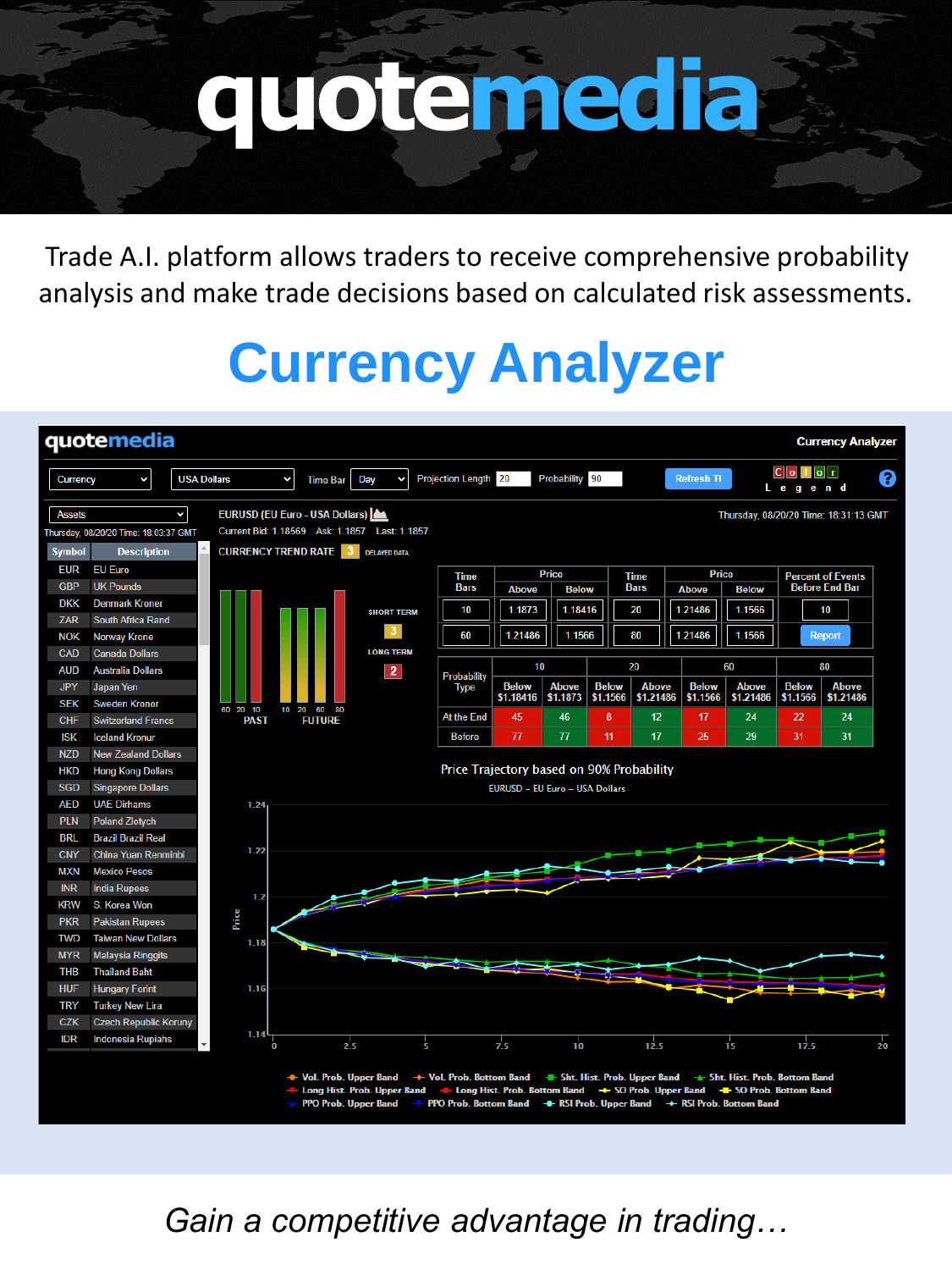# **Starting Point**

### Setting Search Criteria



Currency market provides a vast quantity of opportunities on a daily basis, and it can be a real challenge to find the right trade for you. Trading Ideas for Building and Analyzing Your Trades



Within Currency Analyzer, the Trading Ideas feature provides an origination point for a trader to build and analyze their trade. This is not an advisory service, or list of recommended trades. It's a refined starting point that matches your risk criteria.

From Trading Ideas, a trader no longer has a search challenge, instead they have an investment opportunity.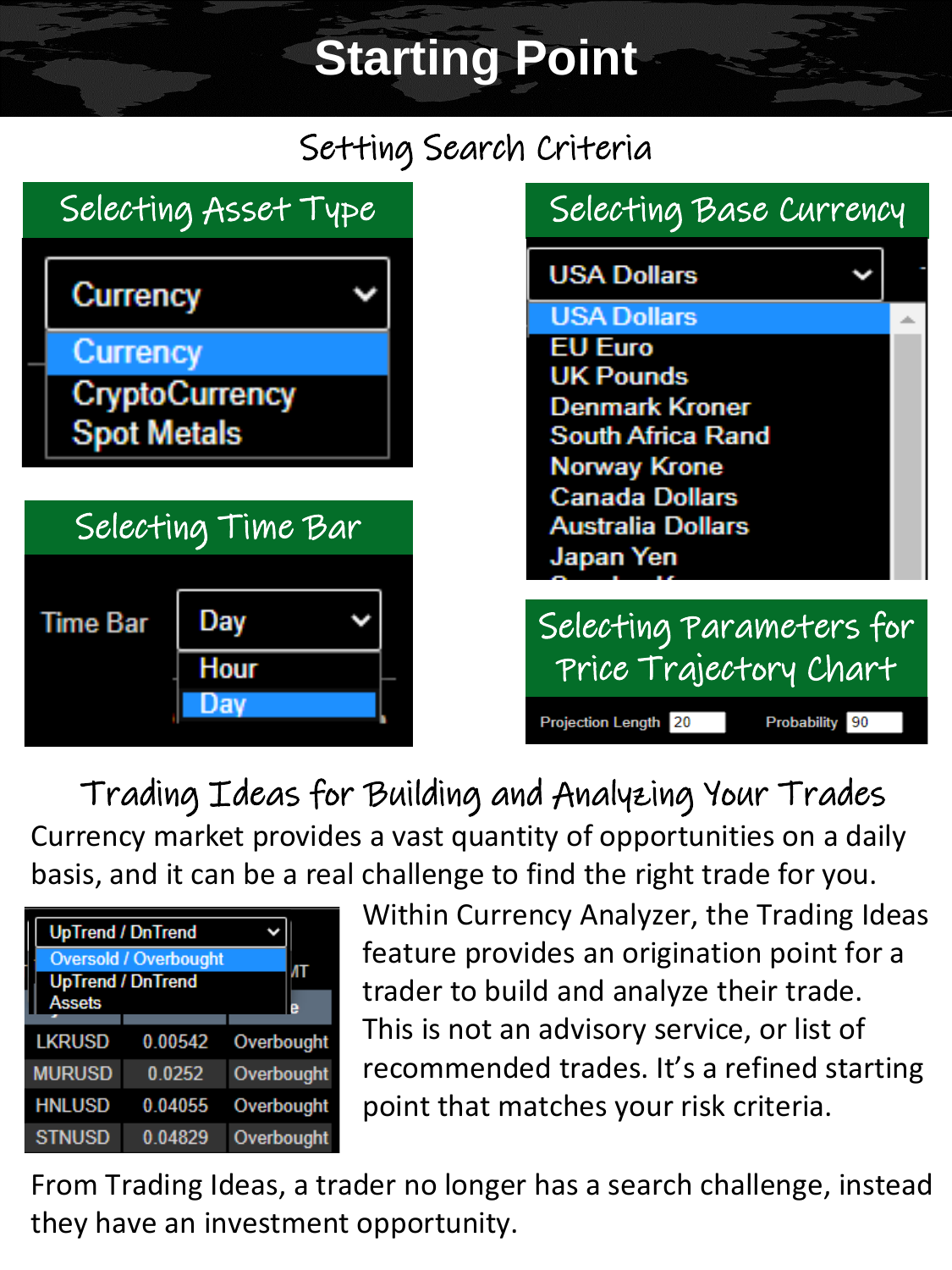## **Currency Trend Analysis**

Trend Analysis Provides Simple Short- and Long-Term Rating Traders have the option to select the Currency's symbol from a list of Trading Ideas. This initiates several areas of analysis that define a view of the market.



Currency Analyzer apples a new methodology that converts Historical pricing, Volatility and Technical trend analysis indicators into functional probability values that yield a simple rating system. Traders can improve their portfolio risk management using our intuitive rating system.

### Hover for In-Depth Probability Analysis on the Bars Past Behavior and Future Predictions

| <b>20 Time Bars TREND: Up</b>        |         |  |  |
|--------------------------------------|---------|--|--|
| Price at the beginning of the period | 0.93956 |  |  |
| Percent change                       | 1.96%   |  |  |
| Price change                         | 0.01843 |  |  |
| <b>Average Trend Strength</b>        |         |  |  |

Additional historical information about Currency performance across various time periods is in the **past** section.

### **60 Time Bars TREND: Down** Probability of Up Trend 31% **Short Historical Probability Long Historical Probability Historical Volatility based Probability**

47

40

| <b>SO Probability</b> |  |
|-----------------------|--|
| <b>SI Probability</b> |  |
| PO Probability        |  |

Probability of the Up movement is calculated in the **future** section.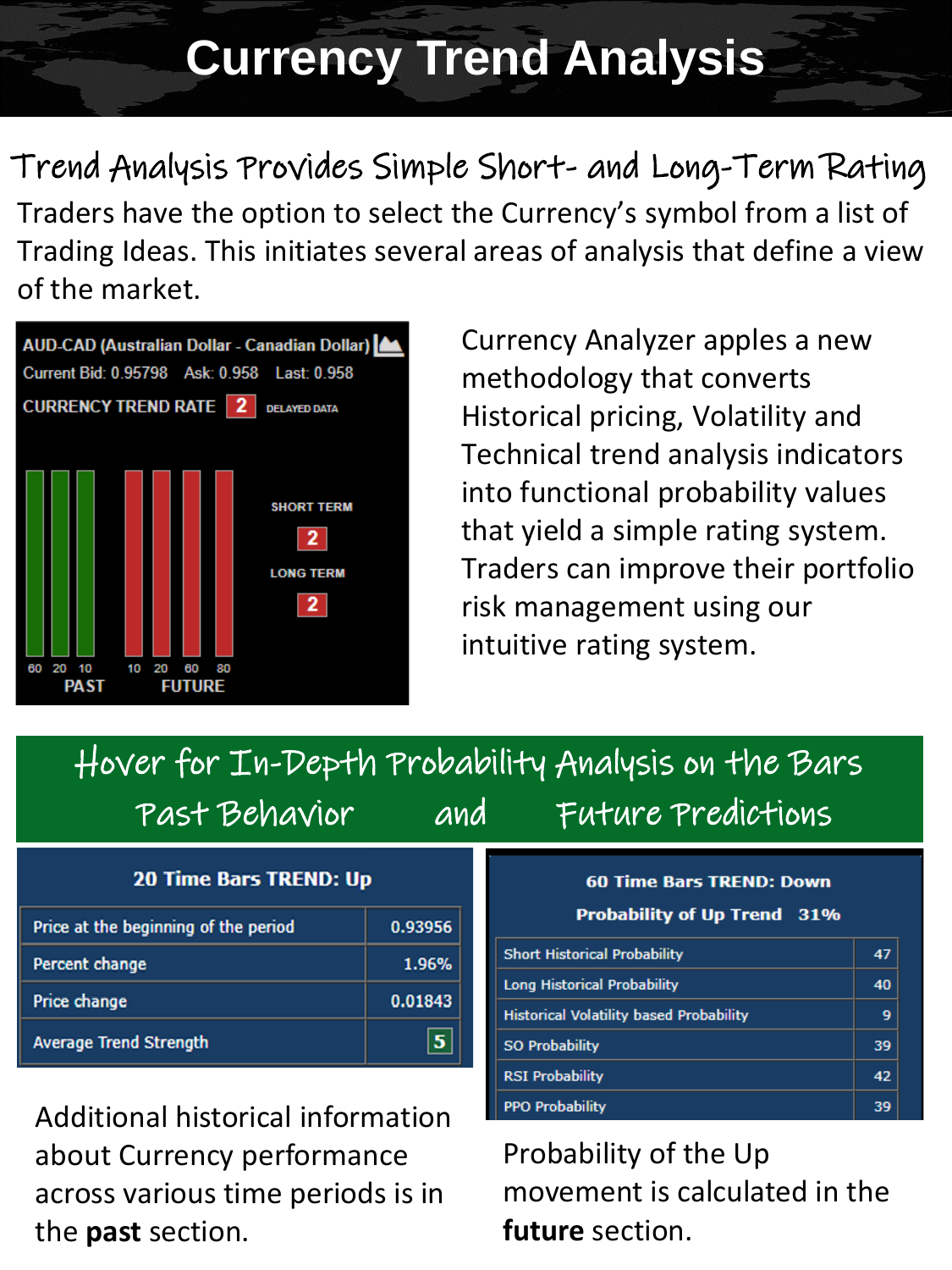# **Deep Dive on Our Trading Ideas**

### Oversold / Overbought Currency

These are based on a blended comparison of the price trend for the last three months and our prediction of the future price move, which is based on a probabilistic analysis.

### Oversold

If the historical trend is indicating a downward move, and our prediction for the future behavior is indicating an upward move, then we assume the Currency is **oversold** and poised for an **up move**.



### Overbought

On the other hand, if the historical is indicating an upward move, and our prediction for the future is a downward move, then we assume the Currency is **overbought** and poised for a **down move**.

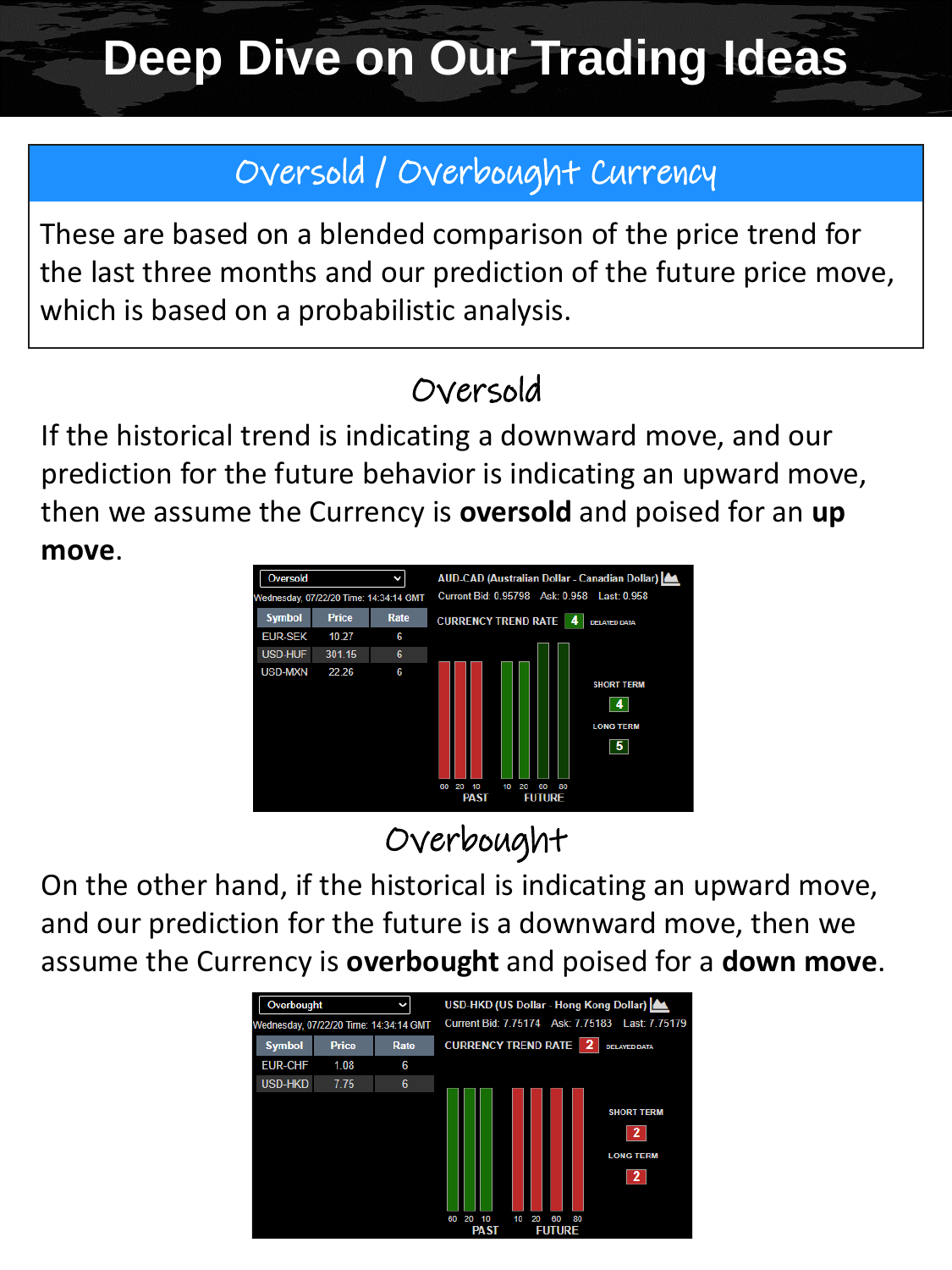# **Deep Dive on Our Trading Ideas**

### Up Trend / Down Trend Stocks

These are based on a blended comparison of the price trend for the last three months and our prediction of the future price move, which is based on a probabilistic analysis.

### Up Trend

If the historical trend is indicating a upward move, and our prediction for the future behavior is indicating an upward move, then we assume the Currency is in **up trend** and poised for a continuation of

an **up move**.



Down Trend

On the other hand, if the historical is indicating an downward move, and our prediction for the future is a downward move, then we assume the Currency is **down trend** and poised for a continuation of

**down move**.

| <b>UpTrend / DnTrend</b>             |              | v              | ARSUSD (Argentina Pesos - USA Dollars)   <a></a>                         |
|--------------------------------------|--------------|----------------|--------------------------------------------------------------------------|
| Tuesday, 09/01/20 Time: 18:05:03 GMT |              |                | Current Bid: 0.01347 Ask: 0.01347 Last: 0.01347                          |
| <b>Symbol</b>                        | <b>Price</b> | Rate           | <b>CURRENCY TREND RATE</b><br><b>DELAYED DATA</b>                        |
| <b>EGPUSD</b>                        | 0.06301      | <b>UpTrend</b> |                                                                          |
| <b>ARSUSD</b>                        | 0.01348      | <b>DnTrend</b> |                                                                          |
| <b>ETBUSD</b>                        | 0.02772      | <b>DnTrend</b> |                                                                          |
| <b>HTGUSD</b>                        | 0.00891      | <b>DnTrend</b> | <b>SHORT TERM</b>                                                        |
| <b>NIOUSD</b>                        | 0.02871      | <b>DnTrend</b> |                                                                          |
| <b>MRUUSD</b>                        | 0.02626      | <b>DnTrend</b> | <b>LONG TERM</b>                                                         |
| <b>BRLUSD</b>                        | 0.18253      | <b>DnTrend</b> |                                                                          |
| <b>ZMWUSD</b>                        | 0.05126      | <b>DnTrend</b> |                                                                          |
| <b>MZNUSD</b>                        | 0.01397      | <b>DnTrend</b> | 60<br>20<br>20<br>80<br>10<br>10<br>60<br><b>DA ST</b><br><b>FIITHDE</b> |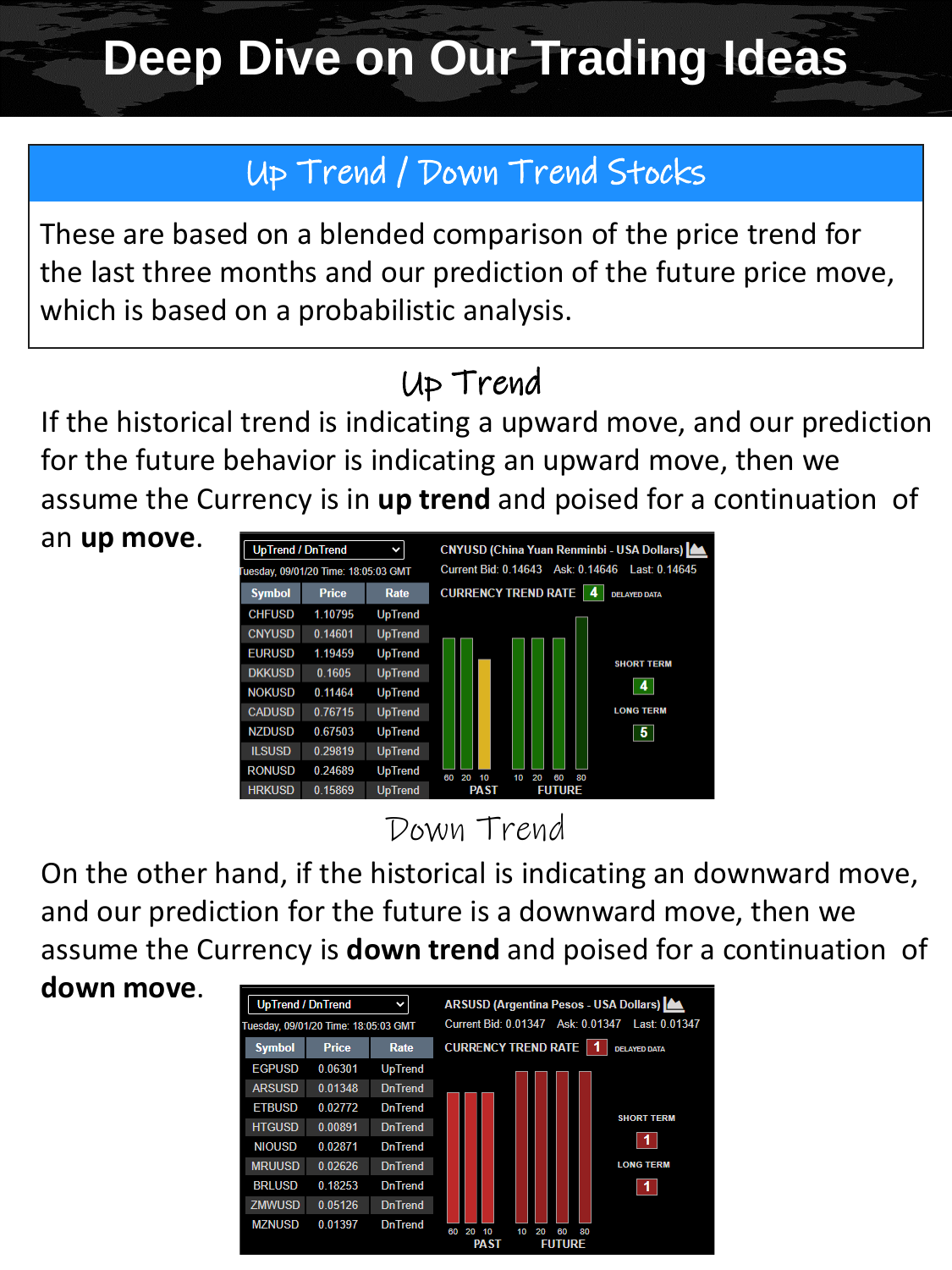# **Extending Probability Analysis**

### Probability Analysis of Price Movements within Set Time

| Time        |        | Price        | Time        | <b>Price</b> |              | <b>Percent of Events</b> |  |
|-------------|--------|--------------|-------------|--------------|--------------|--------------------------|--|
| <b>Bars</b> | Above  | <b>Below</b> | <b>Bars</b> | <b>Above</b> | <b>Below</b> | <b>Before End Bar</b>    |  |
| 10          | .75348 | 7.7501       | 20          | 7.75348      | 7.7501       | 10                       |  |
| 60          | .75318 | 7.7504       | 80          | 7.75189      | 7.75169      | <b>Report</b>            |  |

One of the main requirements to a trader's risk management is to mitigate risk based on the probability that the underlying price will end up in a certain area on, or before, the end time bar.

Why is this important to a trader?

| <b>Set Desired</b><br><b>Profit Potential</b> | <b>Calculate Probability of</b><br><b>Reaching Before</b><br>a Certain Date | <b>Manage Potential</b><br><b>Draw Back Effects</b><br><i>(including Margin Calls)</i> |
|-----------------------------------------------|-----------------------------------------------------------------------------|----------------------------------------------------------------------------------------|
|-----------------------------------------------|-----------------------------------------------------------------------------|----------------------------------------------------------------------------------------|

With Currency Analyzer, a trader can specify 4 timeframes. For each of them, assign price points of *up* and *down* Currency price movement that needs to be assessed.

To understand the strength of a Currency's *up* or *down* trend, it's valuable to also define how often a Currency price could reach a set price range before a certain date, and it's probability of occurring.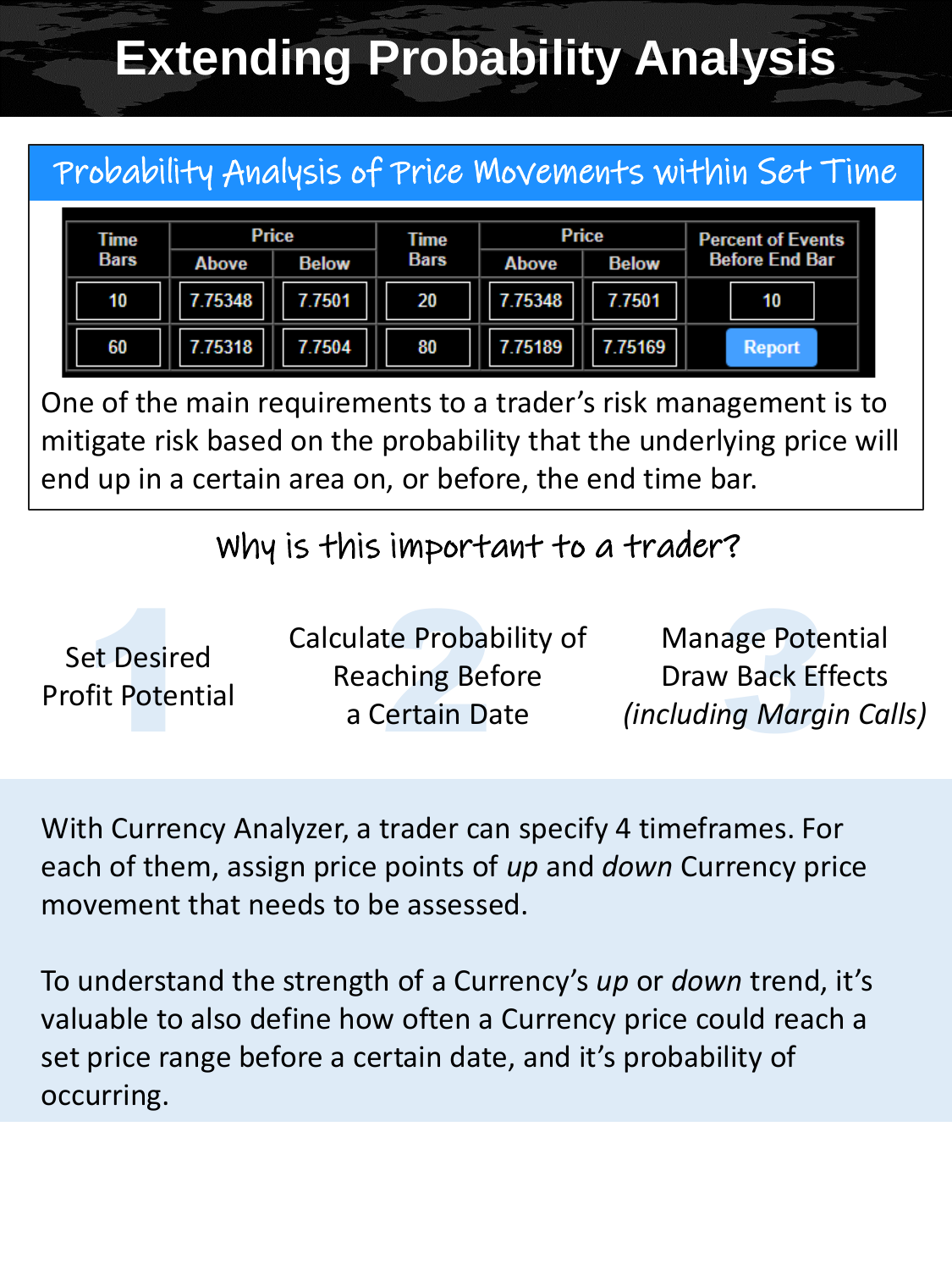# **Extending Probability Analysis**

### Calculation Example of Currency Movement Strength

### $80 \times 10\%$

Number of Trading Days before the Set End time Bar

Percent of Events Before End Time Bar

### 8

Required Occurrences for Currency Price Reaching Designated Price Range before Set End Time Bar

### **TIP:**

If *Percent of Events Before End time Bar* field is set to 0%, then Currency Analyzer will default all timeframes to 1 required occurrences. The result is the probability of the Currency price reaching or exceeding the set price at least once before the end bar.

To calculate the probability of a Currency price never reaching the set price range, subtract the above probability from 100%.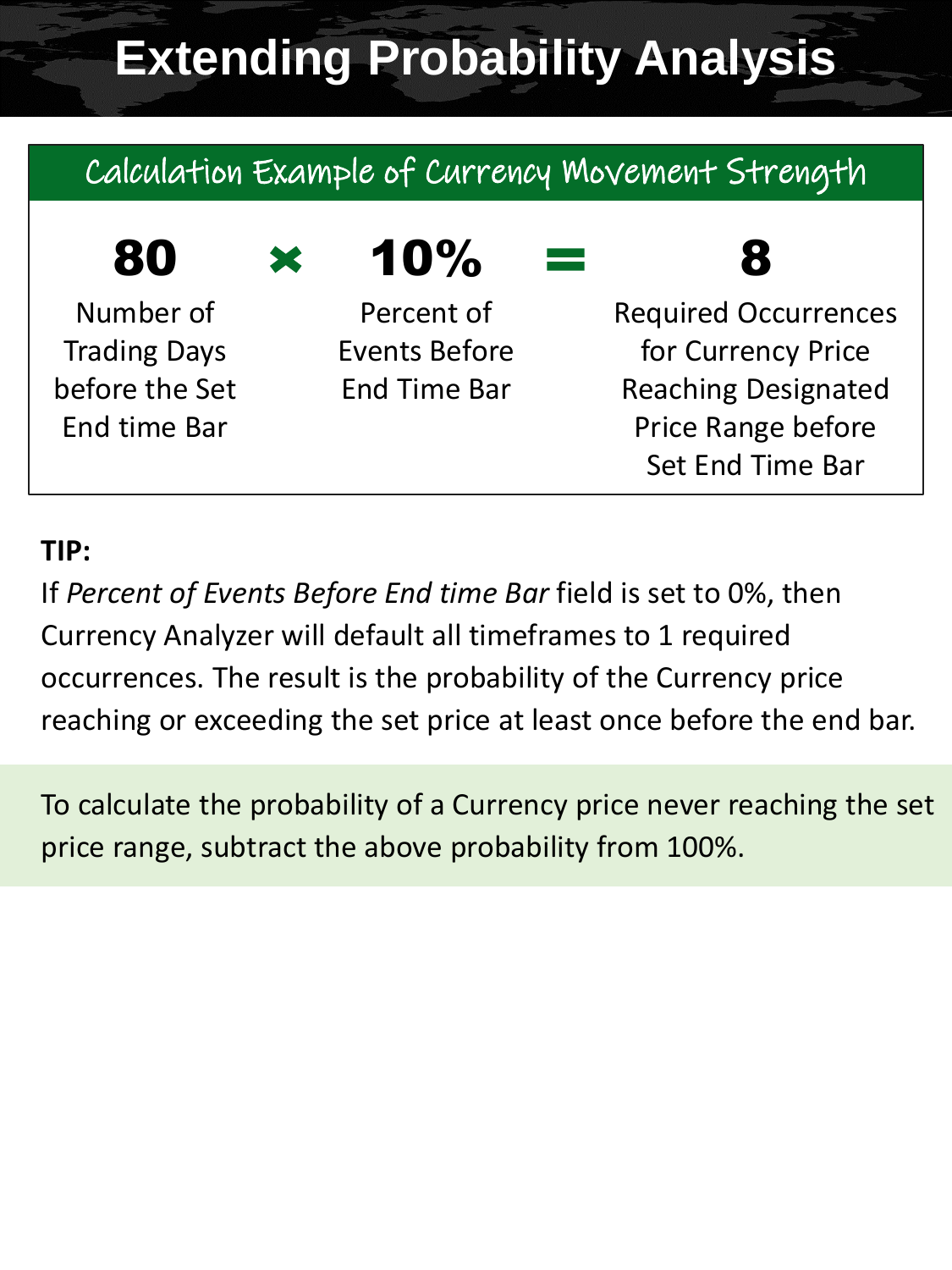# **Deep Dive on Probability Results**

Report outlining two probability types focused on if the Currency price will reach or exceed set *up* or *down* price movements:

- At the End of the set Time Bar
- Before or On the End time Bar

| <b>Probability</b><br>Type |       | 10    |              | 20    |              | 60                                                                                                  |              | 80    |  |
|----------------------------|-------|-------|--------------|-------|--------------|-----------------------------------------------------------------------------------------------------|--------------|-------|--|
|                            | Below | Above | <b>Below</b> | Above | <b>Below</b> | Above<br>\$7.7501   \$7.75348   \$7.7501   \$7.75348   \$7.7504   \$7.75318   \$7.75169   \$7.75189 | <b>Below</b> | Above |  |
| At the End                 | 43    | 34    | 47           | 36    | 57           | 33                                                                                                  | 65           | 35    |  |
| <b>Before</b>              | 63    | 62    | 64           | 59    | 68           | 55                                                                                                  | 74           | 70    |  |

### Hover for Additional Capabilities

Of the calculated probabilities, one is not better than another.

If all probabilities are lined up, then it provides proper expectations for future results and a comprehensive view on your risk assessment.

### **Probability that price BEFORE or ON 80th Time Bar** will drops below \$7.75169 at least 8 times

| 84% |
|-----|
| 59% |
| 70% |
| 76% |
| 68% |
|     |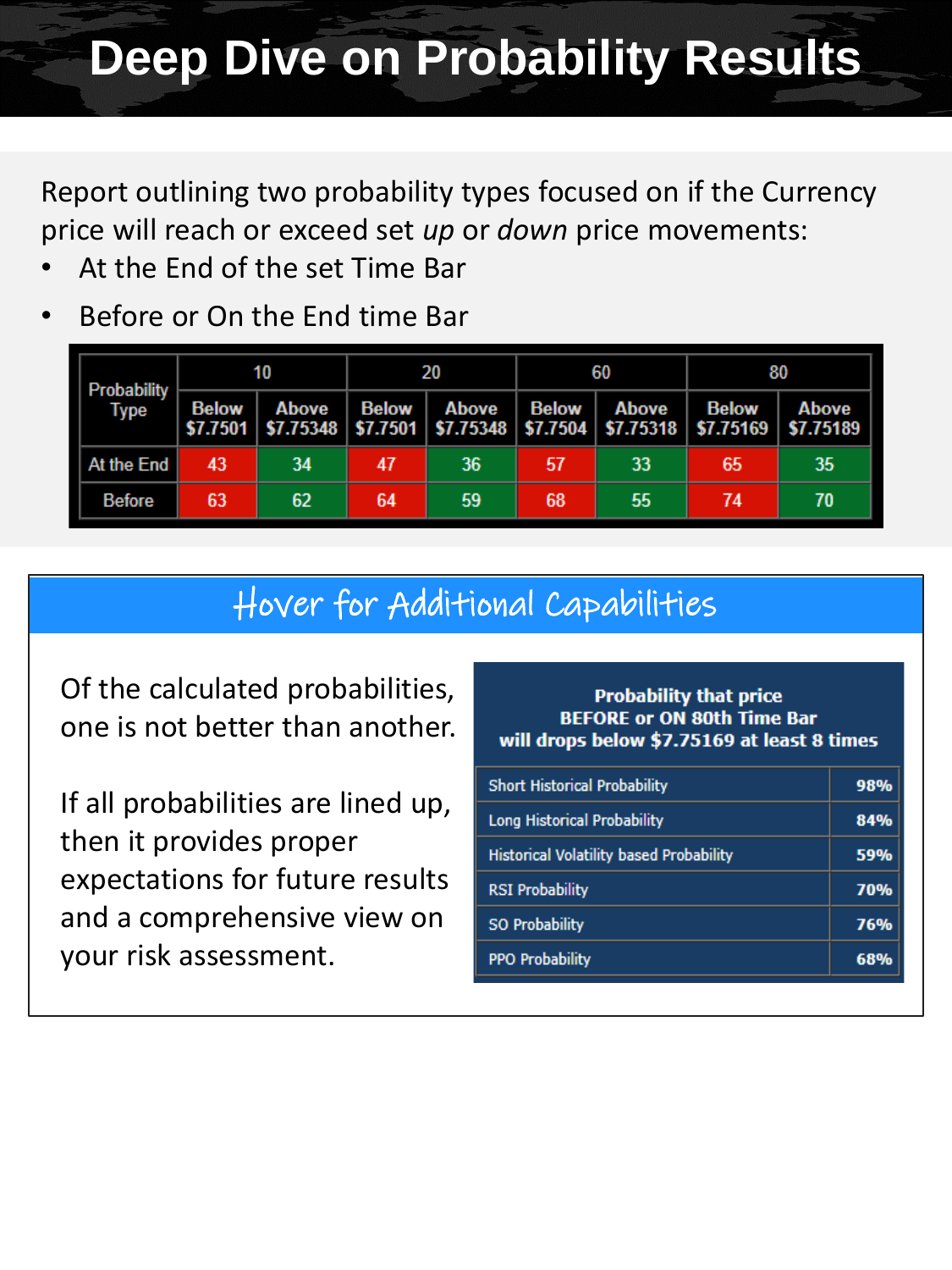# **Deep Dive on Charting**



### Price Trajectory Chart

Default day-by-day 90% projections of the Currency price not reaching the Upper or Bottom band

### Sector Comparison Chart

Percent growth of an individual Currency compared to its industry and sector

In the Price Trajectory Chart, a Currency with its earnings date in the near future is based on earnings historical readings. While a Currency with earning that are not in the near future, is based on ranges of historical readings.